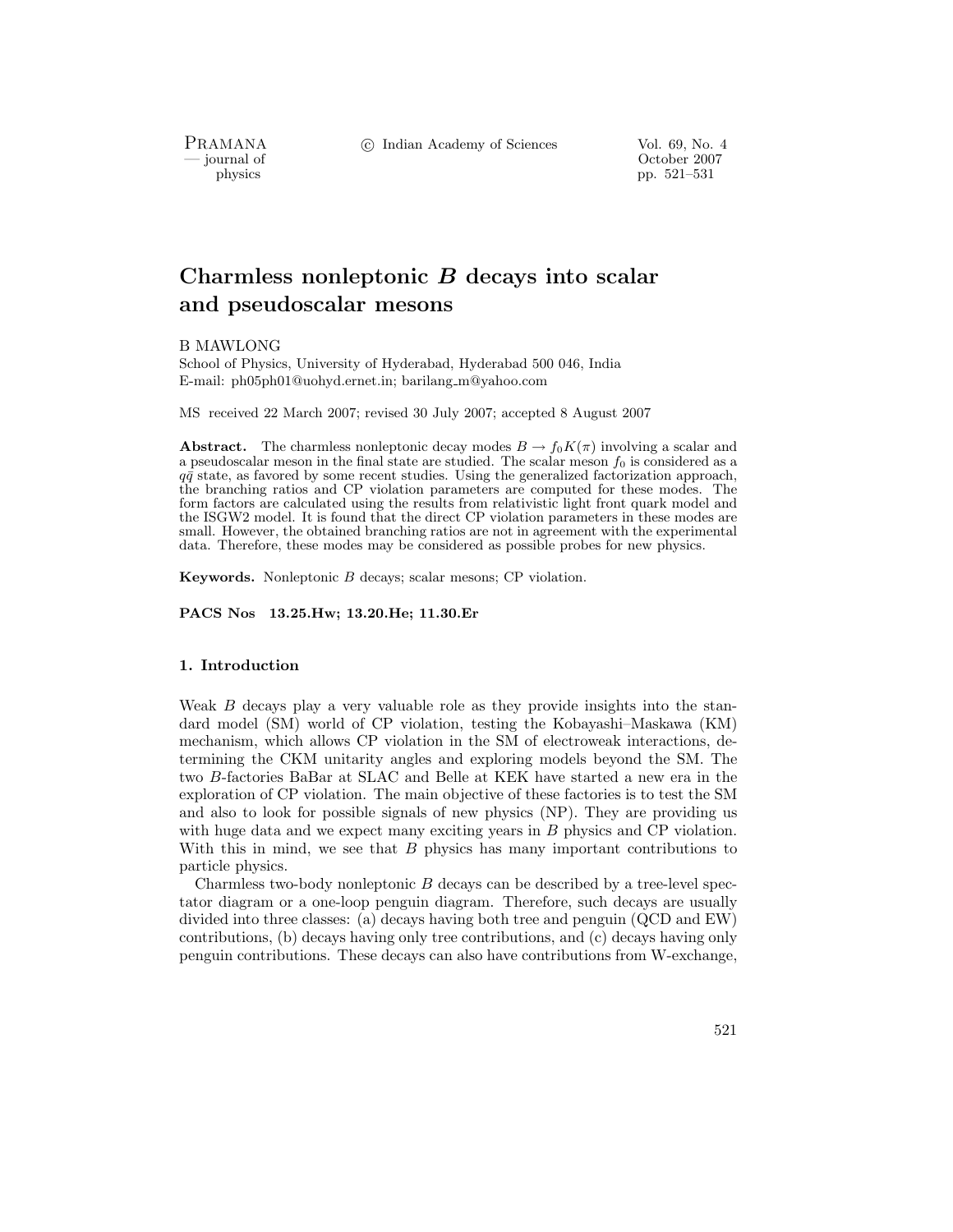annihilation and vertical loop processes but their contributions are expected to be small.

Measurement of rare hadronic B decays, induced by FCNC transitions  $b \rightarrow s, d$ which are loop suppressed in the SM can help us to understand and test QCD and EW penguin mechanism and also to look for any NP contribution as they are sensitive to physics beyond the SM. In this paper, the decay modes which are dominated by loop-induced  $b \to s\bar{q}q$  ( $q = u, d, s$ ) penguins and which also have a small  $b \to u$  tree level transition are studied. The annihilation contributions are neglected here as they are considered to be small.

The theoretical analysis of nonleptonic  $B$  decays requires the use of a low-energy effective Hamiltonian which is the starting point for the phenomenology of weak decays of hadrons. It is calculated using the operator product expansion (OPE) and has the generic form:

$$
H_{\text{eff}} = \frac{G_{\text{F}}}{\sqrt{2}} V_{\text{CKM}} \sum_{i} C_{i}(\mu) O_{i}(\mu) , \qquad (1)
$$

where  $G_F$  is the Fermi constant,  $O_i$  are the relevant local operators or effective vertices in the effective theory,  $V_{\text{CKM}}$  are the CKM factors in the SM,  $C_i$  are the Wilson coefficients or coupling constants associated with the effective vertices and  $\mu$  denotes an appropriate renormalization scale.

The transition matrix elements between the initial and final states are of the form:

$$
\langle f|H_{\text{eff}}|i\rangle \propto \sum_{k} C_{k}(\mu) \langle f|O_{k}(\mu)|i\rangle . \tag{2}
$$

The OPE separates the short-distance contributions to the transition amplitudes from the long-distance ones which are described by the perturbative Wilson coefficient functions  $C_k(\mu)$  and non-perturbative hadronic matrix elements  $\langle f|O_k(\mu)|i\rangle$ , respectively.

In this paper, the two-body decay of  $B$  meson to the scalar mesons  $f_0(980, 1370, 1500)$  and the pseudoscalar mesons  $K(\pi)$  are considered. Till date, there has been no common consensus on the structure of these scalar mesons. There has been a lot of debate on this issue. Even though the low-energy hadron phenomenology has been successful in terms of the constituent quark model, the structure of scalar mesons is still not clear and therefore they are not understood with certainty.

There are suggestions to interpret  $f_0(980)$  as  $K\overline{K}$  molecular states [1], four quark states [2] and normal  $q\bar{q}$  states [3]. But, the data of  $D_s^+ \to f_0 \pi^+$  [4] and  $\phi \to f_0 \gamma$ [5,6] favor the  $q\bar{q}$  model for  $f_0(980)$  with its copious production in  $D_s^+$  decays via its  $s\bar{s}$  component. There are also experimental evidences [7] that it is not a pure  $s\bar{s}$  state but a mixture of the strange and non-strange quark content, i.e., it is a mixture of  $s\bar{s}$  and  $n\bar{n} \equiv (u\bar{u} + d\bar{d})/\sqrt{2}$ . Therefore, the flavor content of  $f_0(980)$  is taken to be  $f_0 = n\bar{n} \sin \theta + s\bar{s} \cos \theta$ , where  $\theta$  is the mixing angle. In [8], the  $f_0 - \sigma$ mixing angle is discussed in detail where it was found that  $\theta$  lies in the ranges of  $25^{\circ} < \theta < 40^{\circ}$  and  $140^{\circ} < \theta < 165^{\circ}$ . In this paper, the above structure for  $f_0(980)$ with dominant  $s\bar{s}$  content is followed.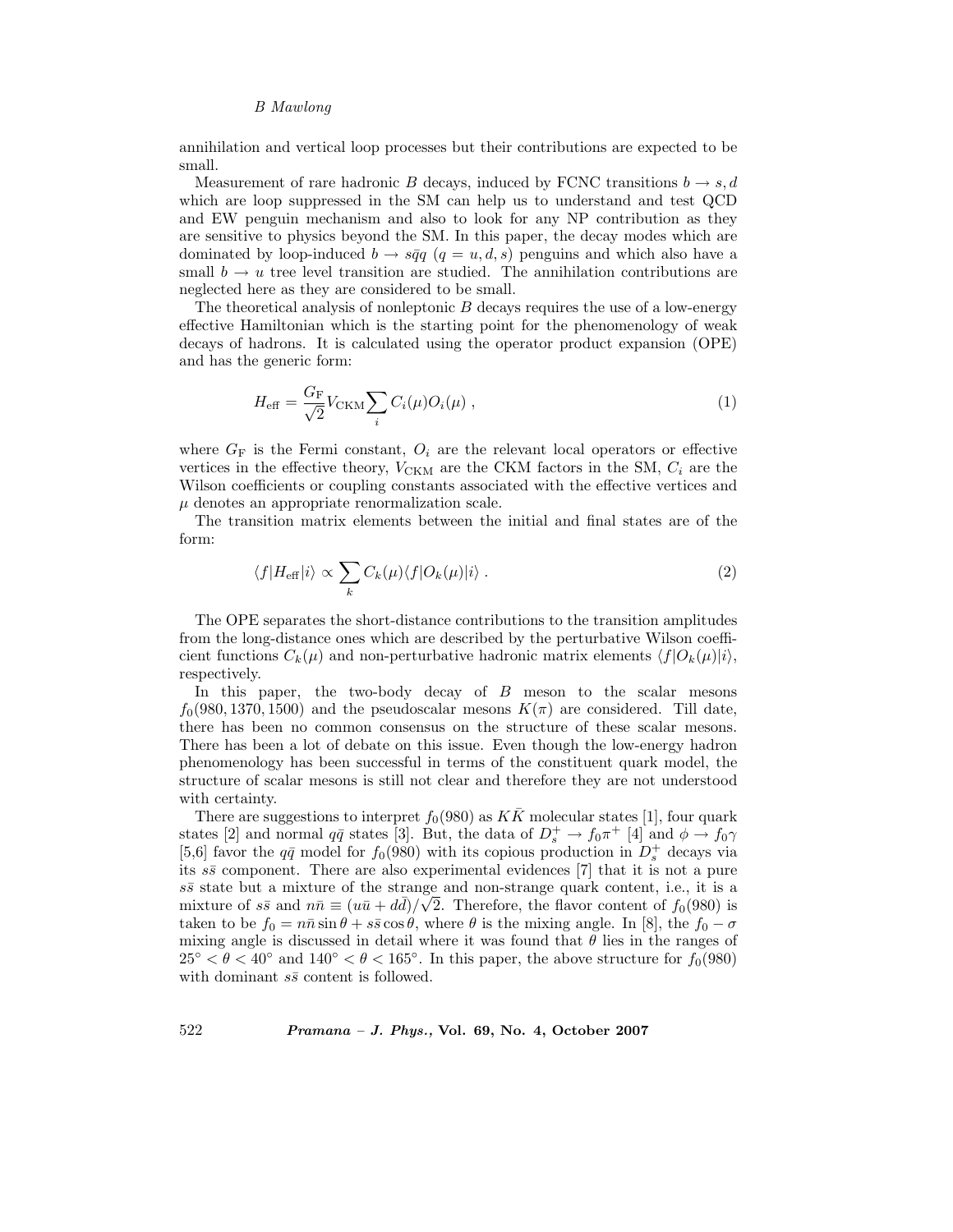The scalar  $f_0(1500)$  also has an uncertain structure. In [9], the scalar mesons above 1 GeV are identified as a conventional  $q\bar{q}$  nonet with some possible glue content. In this paper, we assume  $f_0(1500)$  to be dominated by the quarkonium content as in [10], i.e.,  $f_0(1500) = n\bar{n} \sin \theta + s\bar{s} \cos \theta$ . The scalar  $f_0(1370)$  flavor content is taken as in [11], i.e.,  $f_0(1370) = s\bar{s}\sin\theta + n\bar{n}\cos\theta$ . The dependence of the branching ratios on  $\theta$  is shown as plots for the modes involving  $f_0(1370)$  and  $f_0(1500)$ .

The B decay modes involving  $f_0(980)$  have been studied in the QCD factorization in [12,13] and in the PQCD approach in [10,14]. In [10],  $f_0(1500)$  is also studied. Hadronic decays involving  $f_0(980)$  are also studied in charmed decays in [8]. In this paper, the generalized factorization approach is followed for analysing the decay modes  $B \to f_0(980, 1370, 1500)K(\pi)$ .

We calculate the branching ratios and CP asymmetries for the relevant modes using the form factors from the results of relativistic covariant light-front quark model [15] and the ISGW2 model [16]. The CP asymmetries are calculated using the expressions in [17]. It is found that the branching ratios are not in agreement with the experimental data. The CP violation parameters are also negligibly small. Therefore, these  $B$  decay modes involving the scalar particles  $f_0$  may be considered as possible probes for new physics.

The paper is organized as follows. In §2, the factorized amplitudes for each mode, in the framework of generalized factorization, and the relevant expressions for branching ratios and CP asymmetries are given. Section 3 contains the input parameters, §4 the results and the last section contains the conclusion.

### **2. Factorized amplitudes, branching ratios and CP asymmetries**

### 2.1  $B \to f_0 K(\pi)$  *decay amplitudes*

As mentioned in the Introduction, we use an effective Hamiltonian for the theoretical analysis of nonleptonic weak B decays. The relevant effective Hamiltonian for our charmless nonleptonic  $B$  decays is given as

$$
H_{\text{eff}}(\Delta B = 1) = \frac{G_{\text{F}}}{\sqrt{2}} \left[ V_{ub} V_{uq}^* \left\{ C_1(\mu) O_1^u(\mu) + C_2(\mu) O_2^u(\mu) \right\} - V_{tb} V_{tq}^* \left\{ \sum_{i=3}^{10} C_i(\mu) O_i(\mu) \right\} \right],
$$
\n(3)

where  $q = d$ , s and  $O_1^u = (\bar{u}b)_{V-A}(\bar{q}u)_{V-A}, O_2^u = (\bar{u}_{\alpha}b_{\beta})_{V-A}(\bar{q}_{\beta}u_{\alpha})_{V-A}, O_{3(5)} =$  $(\bar{q}b)_{V-A}\sum_{q'}(\bar{q}'q')_{V-A(V+A)},\ \dot{O}_{4(6)}=(\bar{q}_{\alpha}b_{\beta})_{V-A}\sum_{q'}(\bar{q}'_{\beta}q'_{\alpha})_{V-A(V+A)},\ \dot{O}_{7(9)}=(\bar{q}_{\alpha}b_{\beta})_{V-A}\sum_{q'}(\bar{q}'_{\beta}q'_{\alpha})_{V-A(V+A)},\ \dot{O}_{7(9)}=(\bar{q}_{\alpha}b_{\beta})_{V-A}\sum_{q'}(\bar{q}'_{\beta}q'_{\alpha})_{V-A(V+A)},\ \dot{O}_{7(9)}=(\bar{q}_{\alpha}b_{\beta})_{V-A}$  $\frac{3}{2}(\bar{q}b)_{V-A}\sum_{q'}e_{q'}(\bar{q}'q')_{V+A(V-A)},$   $O_{8(10)}=\frac{3}{2}(\bar{q}_{\alpha}b_{\beta})_{V-A}\sum_{q'}e_{q'}(\bar{q}'_{\beta}q'_{\alpha})_{V+A(V-A)}.$ 

The factorization approximation is used to evaluate the hadronic matrix elements. In this approach, one can write these elements in terms of the decay constants and form factors which are parametrized as

$$
\langle 0|A^{\mu}|K(\pi)(k)\rangle = i f_{K(\pi)}k^{\mu} , \quad \langle 0|q\bar{q}|f_0\rangle = m_{f_0}\bar{f}_{f_0}^q , \qquad (4)
$$

*Pramana – J. Phys.,* **Vol. 69, No. 4, October 2007** 523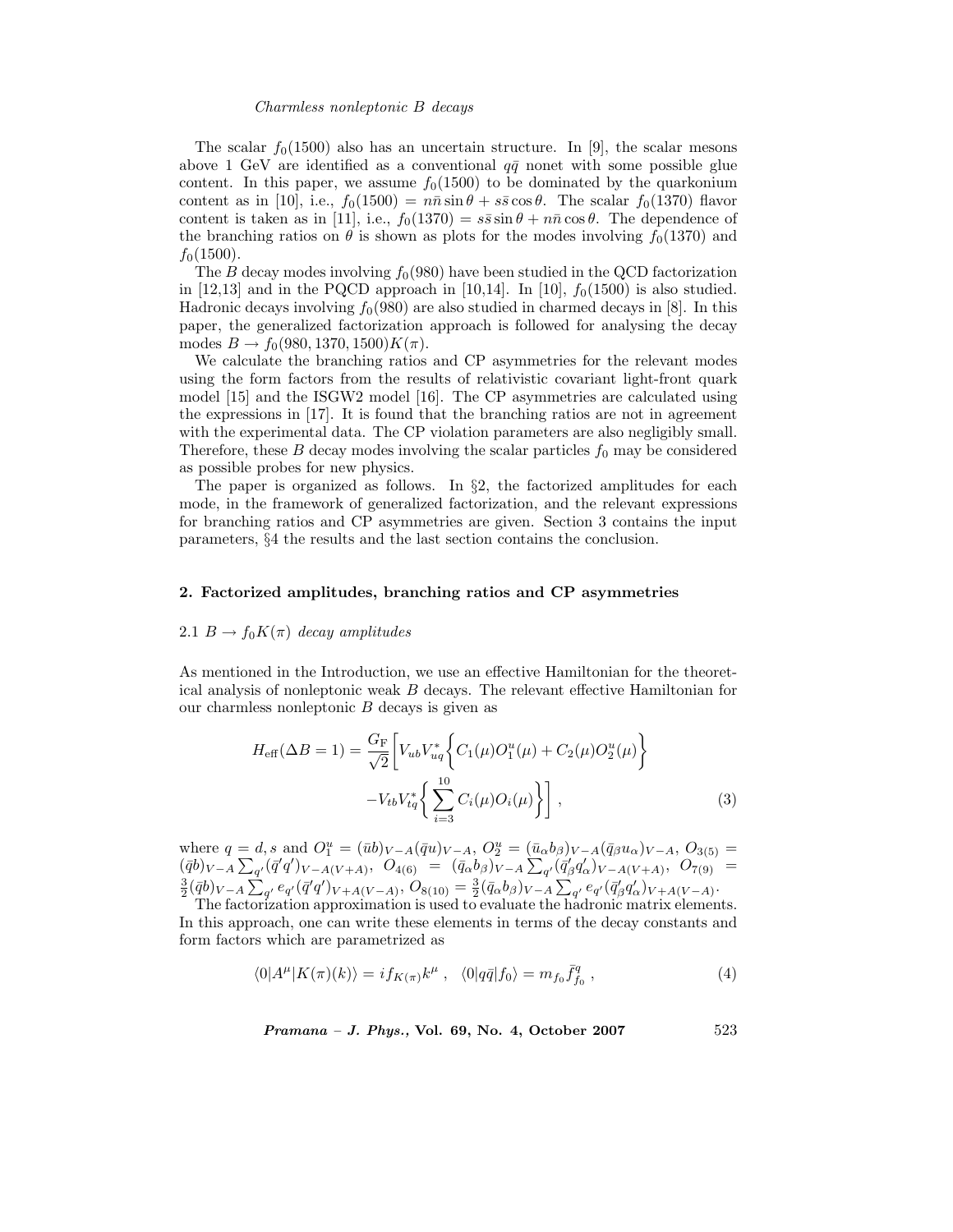$$
\langle K(\pi)(k)| (V - A)_{\mu} | B(P) \rangle = \left[ (P + k)_{\mu} - \left( \frac{m_B^2 - m_{K(\pi)}^2}{q^2} \right) q_{\mu} \right] F_1^{BK(\pi)}(q^2) + \left( \frac{m_B^2 - m_{K(\pi)}^2}{q^2} \right) q_{\mu} F_0^{BK(\pi)}(q^2) , \qquad (5)
$$

$$
\langle f_0(q)| (V - A)_{\mu} | B(P) \rangle = i \left[ (P + q)_{\mu} - \left( \frac{m_B^2 - m_{f_0}^2}{k^2} \right) k_{\mu} \right] F_1^{Bf_0}(k^2) + \left( \frac{m_B^2 - m_{f_0}^2}{k^2} \right) k_{\mu} F_0^{Bf_0}(k^2), \tag{6}
$$

where  $V$  and  $A$  denote the vector and axial-vector currents, respectively. Furthermore,  $f_{K(\pi)}$  and  $f_{f_0}$ (scalar decay constant) are the decay constants of  $K(\pi)$  and  $f_0$ mesons, respectively. The vector decay constant for  $f_0$  is zero owing to charge conjugation invariance or conservation of vector current.  $F_{0,1}(q^2)$  are the form factors and P, q, k are the momenta of B,  $f_0$ ,  $K(\pi)$  mesons satisfying the relation  $q = P - k$ .

On using the effective Hamiltonian (3), the factorizable decay amplitudes can be obtained for all the modes within the generalized factorization scheme. The decay mode  $B^- \to f_0(980) K^-$  receives contributions from  $b \to u$  tree and  $b \to s\bar{q}q$  $(q = u, s)$  penguins within the SM. The annihilation diagrams behave as  $(f_B/m_B)$ in comparison with the tree and penguin contributions and are also helicity suppressed by  $(m_{u,d,s}/m_B)$  since the B mesons are pseudoscalars [18]. As such, these contributions are neglected in all the modes considered here. Thus, the amplitude for this charged mode is given as

$$
\mathcal{A}(B^{-} \to f_{0}(980)K^{-}) = \frac{G_{\rm F}}{\sqrt{2}} \left[ -V_{ub}V_{us}^{*}a_{1}X_{2} + V_{tb}V_{ts}^{*} \left\{ (2a_{6} - a_{8})X_{1} + (a_{4} + a_{10})X_{2} - 2(a_{6} + a_{8})Y_{1} \right\} \right],
$$
\n(7)

where

$$
X_1 = \left[\frac{(m_B^2 - m_K^2)}{(m_b - m_s)}\right] F_0^{BK} (m_{f_0}^2) m_{f_0} \bar{f}_{f_0} ,
$$
  
\n
$$
X_2 = (m_B^2 - m_{f_0}^2) F_0^{Bf_0} (m_{K^-}^2) f_{K^-} ,
$$
  
\n
$$
Y_1 = \frac{(m_B^2 - m_{f_0}^2) m_{K^-}^2 F_0^{Bf_0} (m_{K^-}^2) f_{K^-}}{(m_b + m_u)(m_u + m_s)} ,
$$
  
\n(8)

and the  $a_i$ 's are the combinations of Wilson coefficients given by

$$
a_{2i-1} = C_{2i-1} + \frac{1}{N_c} C_{2i} , \quad a_{2i} = C_{2i} + \frac{1}{N_c} C_{2i-1} , \tag{9}
$$

where  $N_c$  is the number of colors.

The neutral mode  $B^0 \to f_0(980)K^0$  receives contributions only from  $b \to s\bar{q}q$  $(q = s, d)$  penguins. Therefore, the transition amplitude reads as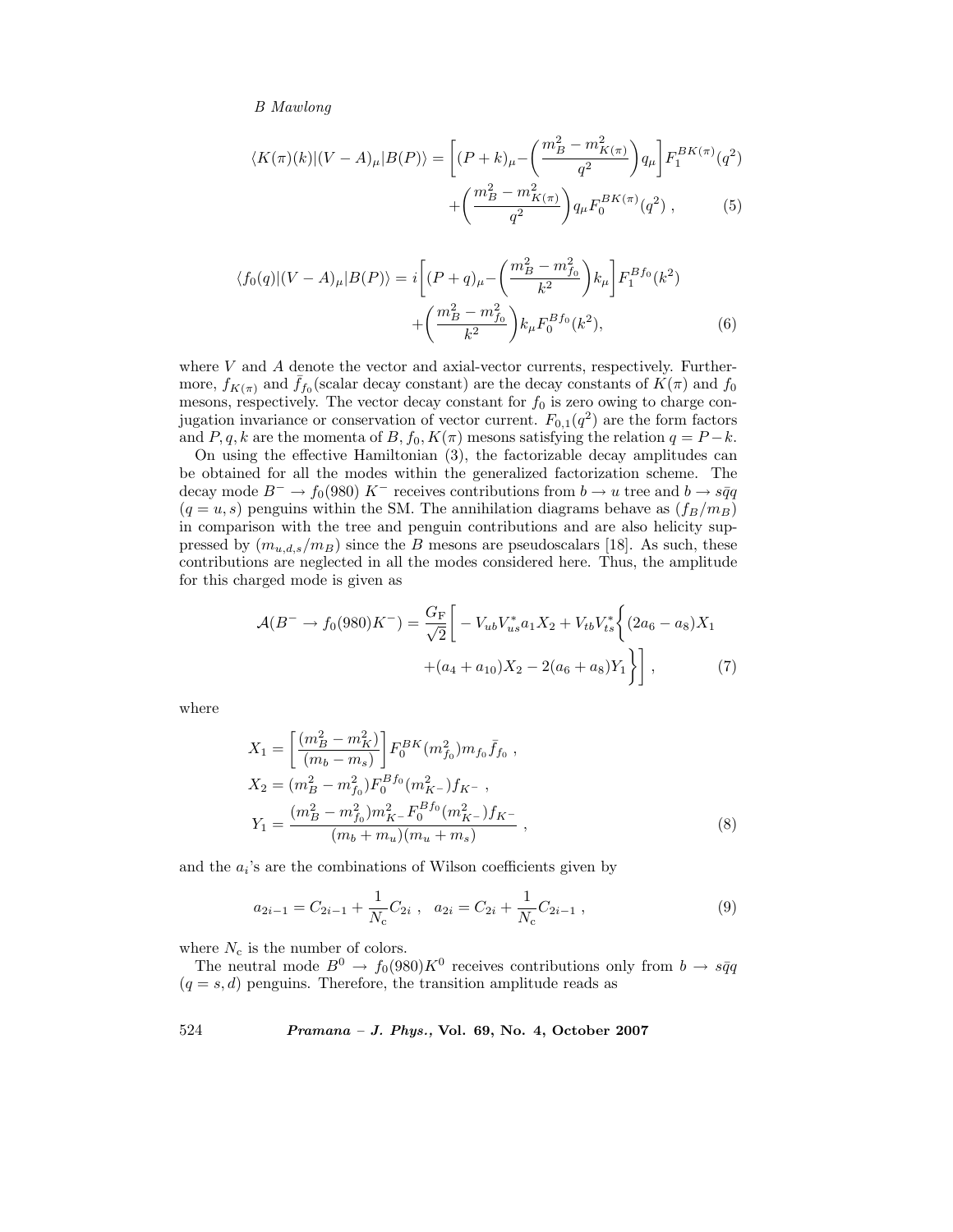$$
\mathcal{A}(B^0 \to f_0(980)K^0) = \frac{G_F}{\sqrt{2}} V_{tb} V_{ts}^* \left[ (2a_6 - a_8)X_3 + \left( a_4 - \frac{a_{10}}{2} \right) X_4 - 2 \left( a_6 - \frac{a_8}{2} \right) Y_2 \right], \quad (10)
$$

where

$$
X_3 = \left[\frac{(m_{B^0}^2 - m_{K^0}^2)}{(m_b - m_s)}\right] F_0^{BK^0}(m_{f_0}^2) m_{f_0} \bar{f}_{f_0} ,
$$
  
\n
$$
X_4 = (m_B^2 - m_{f_0}^2) F_0^{Bf_0}(m_{K^0}^2) f_{K^0} ,
$$
  
\n
$$
Y_2 = \frac{(m_B^2 - m_{f_0}^2) m_{K^0}^2 F_0^{Bf_0}(m_{K^0}^2) f_{K^0}}{(m_b + m_d)(m_d + m_s)} .
$$
\n(11)

The mode  $B^- \to f_0(980)\pi^-$  receives contributions only from the  $n\bar{n}$  component of  $f_0$ . The transition amplitude therefore has the form

$$
\mathcal{A}(B^{-} \to f_{0}(980)\pi^{-}) = \frac{G_{\rm F}}{\sqrt{2}} \bigg[ -V_{ub}V_{ud}^{*}a_{1}X_{5} + V_{tb}V_{td}^{*} \bigg\{ (a_{4} + a_{10})X_{5} + (2a_{6} - a_{8})X_{6} + 2(a_{6} + a_{8})Y_{3} \bigg\} \bigg],
$$
\n(12)

where

$$
X_5 = (m_B^2 - m_{f_0}^2) F_0^{Bf_0}(m_{\pi}^2) f_{\pi} ,
$$
  
\n
$$
X_6 = \frac{(m_B^2 - m_{\pi}^2) F_0^{B\pi}(m_{f_0}^2) m_{f0} \bar{f}_{f_0}}{(m_b - m_d)} ,
$$
  
\n
$$
Y_3 = \frac{m_{\pi}^2 X_5}{(m_b + m_u)(m_d + m_u)} .
$$
\n(13)

Here, the flavor wave function for  $f_0(980)$  is taken as  $s\bar{s}\cos\theta + n\bar{n}\sin\theta$  where  $n\bar{n} = (u\bar{u} + d\bar{d})/\sqrt{2}$ . The  $\theta$  dependence of the form factor and decay constant involving  $f_0$  is, therefore, given as

$$
F_0^{B^-f_0} = \frac{1}{\sqrt{2}} \sin \theta F_0^{B^-f_0^{u\bar{u}}}, \qquad F_0^{B^0f_0} = \frac{1}{\sqrt{2}} \sin \theta F_0^{B^0f_0^{d\bar{d}}}
$$
(14)

and

$$
\bar{f}_{f_0}^n = \frac{1}{\sqrt{2}} \sin \theta \tilde{f}_{f_0}^n, \qquad \bar{f}_{f_0}^s = \cos \theta \tilde{f}_{f_0}^s. \tag{15}
$$

Now, the modes involving  $f_0(1370, 1500)$  are briefly discussed. As the mixing angle for these scalars is not well-known, the variation of the branching ratio with this angle (denoted by  $\theta$ ) is shown in plots for both decay processes. These decays have similar amplitudes as those for  $B \to f_0(980)K(\pi)$ . The decay amplitudes for  $B^- \to f_0(1370, 1500)K^-$  are as in (7) and that for  $B^- \to f_0(1370)\pi^-$  as in (12). The flavor wave function for  $f_0(1370)$  is taken as opposite to that of  $f_0(980)$ , i.e.,  $s\bar{s}\sin\theta + n\bar{n}\cos\theta$  following [11]. For  $f_0(1500)$ , the flavor wave function is taken as that of  $f_0(980)$ .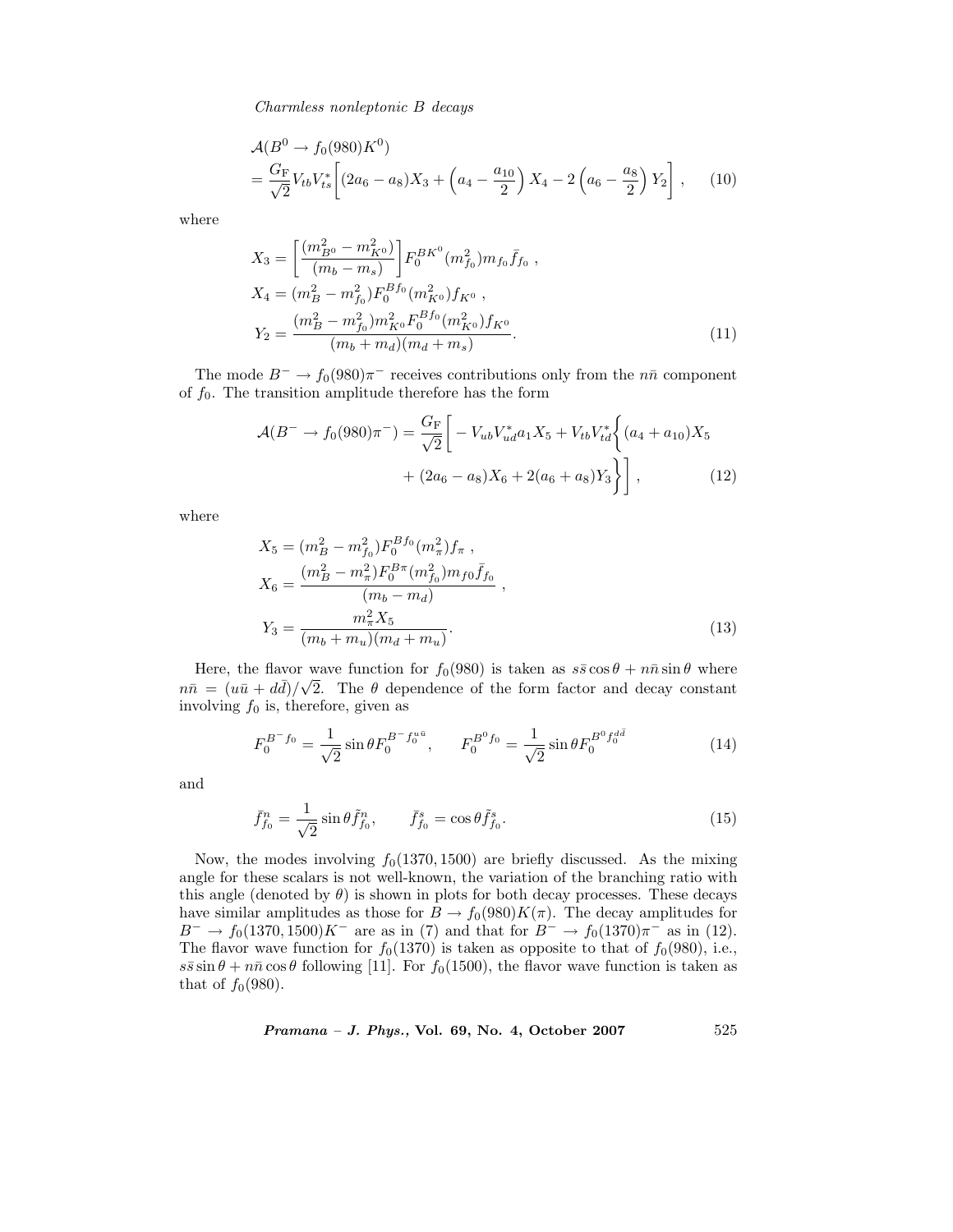#### 2.2 *Branching ratios and CP asymmetry parameters*

The branching ratios are obtained from the above decay amplitudes as

$$
BR(B \to f_0 K(\pi)) = \frac{|p_c|\tau_B}{8\pi m_B^2} \left| \mathcal{A}(B \to f_0 K(\pi)) \right|^2, \qquad (16)
$$

where  $|p_c|$  is the c.m. momentum of the final mesons,  $\tau_B$  is the lifetime of the B meson,  $m_B$  is the mass of the decaying B meson and  $\mathcal{A}(B \to f_0 K(\pi))$  is the factorized amplitude.

In [8], the experimental implications for the mixing angle for  $f_0(980)$  have been discussed in detail and shown that  $\theta$  lies in the ranges of 25°  $\leq \theta \leq 40^{\circ}$  and 140°  $\leq$  $\theta$  < 165 $^{\circ}$ . Here, we therefore calculate the branching ratios and CP asymmetry parameters only for the modes involving  $f_0(980)$  and take the mixing angle as 153<sup>°</sup> as obtained from QCD sum rules and  $f_0$  meson results [21], which is well within the range obtained in [8]. The branching ratios for the modes involving  $f_0(1370, 1500)$ are plotted as functions of  $\theta$  only.

Now, the expressions for the CP asymmetry parameters are presented. The process  $B^- \to f_0(980)K(\pi)^-$  has only direct CP violation. The amplitude for this process is written as

$$
A(B^+ \to f_0 K(\pi)^+) = \lambda_u^* |A_u| e^{i\delta_u} + \lambda_t^* |A_t| e^{i\delta_t} ,
$$
  
 
$$
A(B^- \to f_0 K(\pi)^-) = \lambda_u |A_u| e^{i\delta_u} + \lambda_t |A_t| e^{i\delta_t} ,
$$
 (17)

where  $\lambda_q = V_{qb} V_{qs}^* (q = u, t)$  denotes the product of CKM matrix elements and contains the weak phase information.  $\gamma$  is the weak phase in  $\lambda_u^*, \delta_u$  and  $\delta_t$  are the strong phases corresponding to  $A_u$  and  $A_t$ , respectively, which are the contributions arising from the current operators proportional to  $\lambda_u$  and  $\lambda_t$ .

Therefore, for the charged decay modes  $B \to f_0(980)K(\pi)$ , the CP violating rate asymmetry is defined in [17] as

$$
A_{\rm CP} = \frac{\Gamma(B^+ \to f_0 K(\pi)^+) - \Gamma(B^- \to f_0 K(\pi)^-)}{\Gamma(B^+ \to f_0 K(\pi)^+) + \Gamma(B^- \to f_0 K(\pi)^-)} = \frac{2r \sin \gamma \sin(\delta_u - \delta_t)}{1 + r^2 - 2r \cos \gamma \cos(\delta_u - \delta_t)},
$$
(18)

where  $r = |\lambda_u A_u / \lambda_t A_t|$ .

The neutral B meson decays have both direct and mixing-induced components. If we consider the mesons  $B^0$  and  $\bar{B}^0$  decaying into a CP eigenstate  $f_{\rm CP}$  (here,  $f_{\rm CP} = f_0 K_S$  with CP eigenvalue +1), then we can write down the time-dependent CP asymmetry for  $B \to f_0 K_S$  as

$$
A_{f_0K_S}(t) = \frac{\Gamma(B^0(t) \to f_0K_S) - \Gamma(\bar{B}^0(t) \to f_0K_S)}{\Gamma(B^0(t) \to f_0K_S) + \Gamma(\bar{B}^0(t) \to f_0K_S)}
$$
  
=  $C_{f_0K_S} \cos(\Delta M_{B_d}t) - S_{f_0K_S} \sin(\Delta M_{B_d}t)$ , (19)

where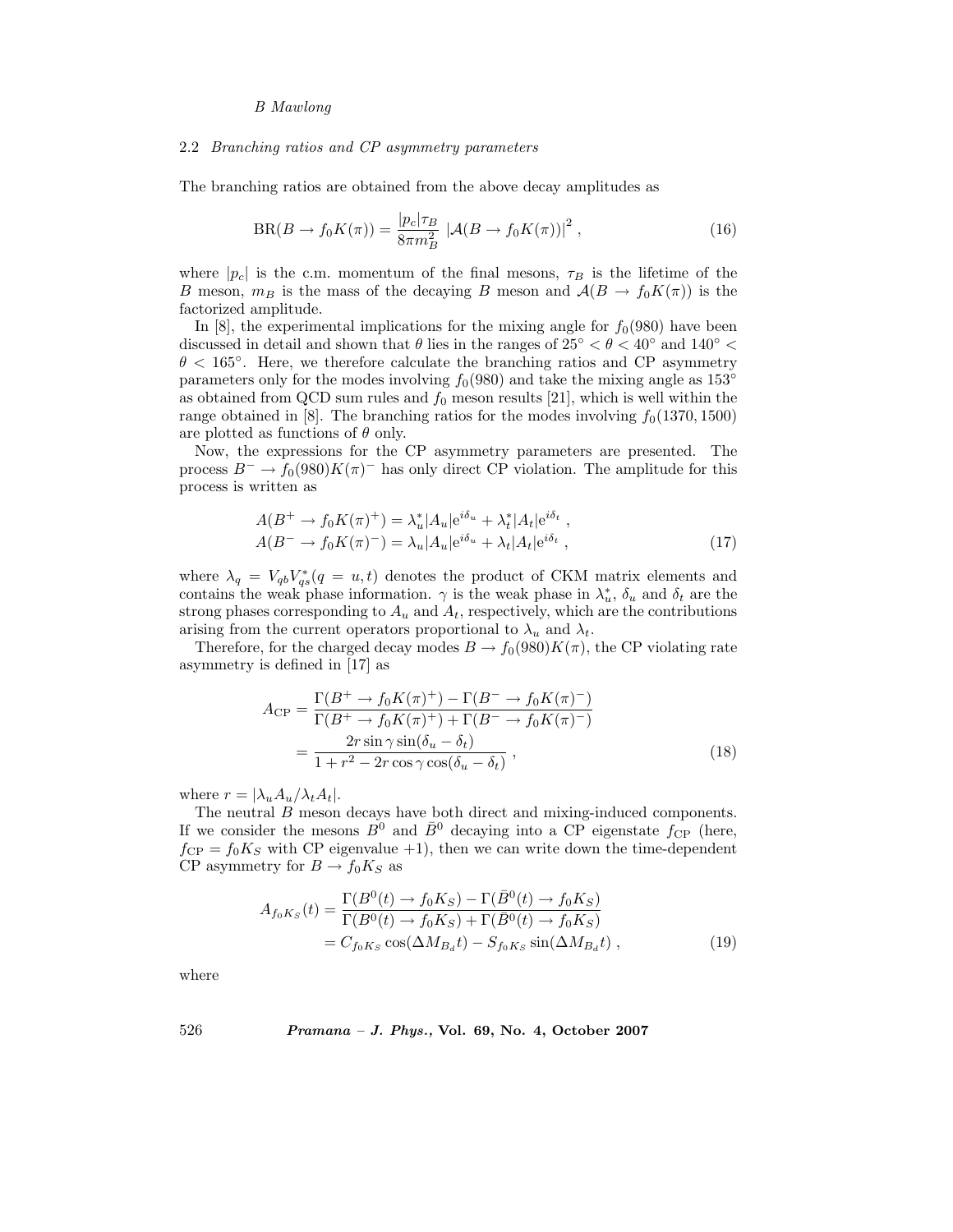$$
C_{f_0K_S} = \frac{1 - |\lambda|^2}{1 + |\lambda|^2}, \qquad S_{f_0K_S} = \frac{2\mathrm{Im}(\lambda)}{1 + |\lambda|^2}
$$
(20)

are the direct and mixing-induced CP asymmetries, respectively. The parameter  $\lambda$ is given as

$$
\lambda = \frac{q}{p} \frac{\mathcal{A}(\bar{B}^0 \to f_0 K_S)}{\mathcal{A}(B^0 \to f_0 K_S)},
$$
\n(21)

where  $q$  and  $p$  are the mixing parameters and are given in terms of the CKM matrix elements in the SM as

$$
\frac{q}{p} = \frac{V_{tb}^* V_{td}}{V_{tb} V_{td}^*} \sim \exp(-2i\beta). \tag{22}
$$

The amplitude for  $\bar{B}^0 \to f_0 K_S$  is written symbolically as

$$
A(\bar{B}^0 \to f_0 K_S) = \lambda_t A_t , \qquad (23)
$$

where  $\lambda_t = V_{tb} V_{ts}^*$  is real in the SM.

#### **3. Input parameters**

For our numerical calculations of branching ratios and CP asymmetries, we use the particle masses and lifetimes of  $B$  mesons from [7]. The current quark masses are taken as  $m_b = 4.2 \text{ GeV}, m_s = 95 \text{ MeV}, m_u = 3.0 \text{ MeV}$  and  $m_d = 6.0 \text{ MeV}$ . The Wolfenstein parameters used for the CKM matrix elements are given as  $\lambda = 0.2205$ ,  $A = 0.815$ ,  $\rho = 0.175$  and  $\eta = 0.370$  [19]. Therefore,

$$
V_{ub} = A\lambda^3(\rho - i\eta), \quad V_{us} = \lambda, \quad V_{ud} = (1 - \frac{1}{2}\lambda^2),
$$
  

$$
V_{tb} = 1, \quad V_{ts} = -A\lambda^2, \quad V_{td} = A\lambda^3(1 - \bar{\rho} - i\bar{\eta}),
$$

where

$$
\bar{\rho} = \rho (1 - \frac{1}{2}\lambda^2), \quad \bar{\eta} = \eta (1 - \frac{1}{2}\lambda^2).
$$

The effective coefficients  $a_i$ 's used are also taken from [19].

For the form factors  $F_0^{B^-} f_0^{u\bar{u}}$  and  $F_0^{B^0} f_0^{d\bar{d}}$  involved in the transition  $B \to f_0$ , the ISGW2 model [16] is used. They are calculated at  $m_K^2$  or  $m_{\pi}^2$  depending on the decay mode involving K or  $\pi$  and are given as

$$
F_0^{B^- f_0(980)^{u\bar{u}}}(m_{K^-}^2) = 0.103 \ , \quad F_0^{B^0 f_0(980)^{d\bar{d}}}(m_{K^0}^2) = 0.103 \ ,
$$
  
\n
$$
F_0^{B^- f_0(1370)^{u\bar{u}}}(m_{K^-}^2) = 0.112 \ , \quad F_0^{B^- f_0(980)^{u\bar{u}}}(m_{\pi^-}^2) = 0.103 \ ,
$$
  
\n
$$
F_0^{B^- f_0(1370)^{u\bar{u}}}(m_{\pi^-}^2) = 0.112 \ , \quad F_0^{B^- f_0(1500)^{u\bar{u}}}(m_{K^-}^2) = 0.114 \ . \tag{24}
$$

For the form factors involved in the transition  $B \to K(\pi)$ , the results from the relativistic covariant light front quark model [15] are taken where the form factor is parametrized as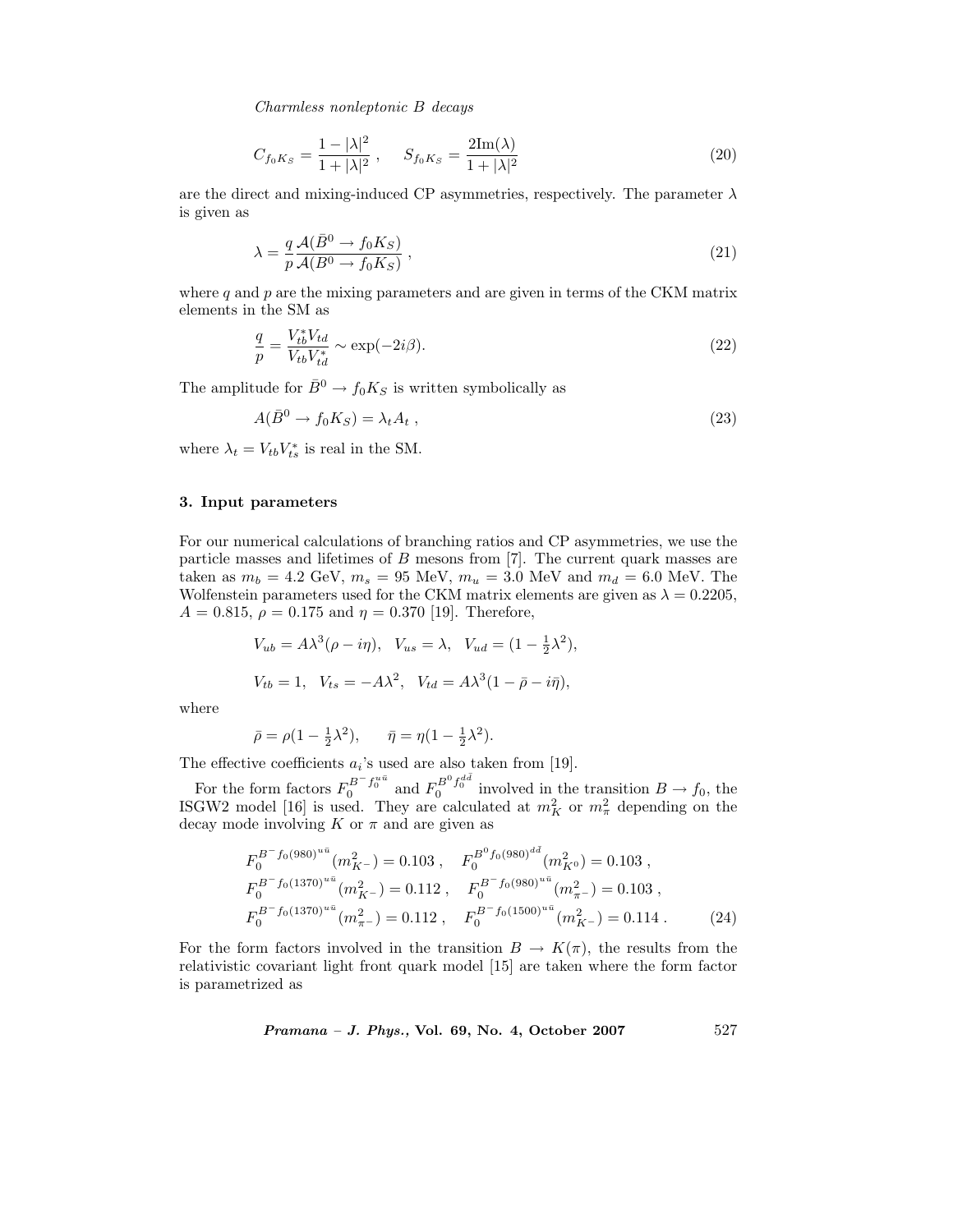$$
F(q^2) = \frac{F(0)}{1 - a(q^2/m_B^2) + b(q^2/m_B^2)^2} \,,\tag{25}
$$

where for  $B \to \pi$  transition,  $F_0^{B\pi}(0) = 0.25$ ,  $a = 0.84$ ,  $b = 0.10$  and for  $B \to K$ transition,  $F_0^{BK}(0) = 0.35, a = 0.71, b = 0.04.$ 

The decay constants used are  $f_K = 160$  MeV and  $f_\pi = 130.7$  MeV. The decay constants  $\tilde{f}_{f_0(980)}$  and  $\tilde{f}_{f_0(1500)}$  are taken from [13] (here,  $\tilde{f}_{f_0}^s = \tilde{f}_{f_0}^n$ ) where  $\tilde{f}_{f_0(980)}(2.1 \text{ GeV}) = 460 \text{ MeV}$  and  $\tilde{f}_{f_0(1500)}(2.1 \text{ GeV}) = 315 \text{ MeV}$ . The decay constant for  $f_0(1370)$  is taken as the same as that for  $f_0(980)$ .

# **4. Results**

In this section, the results for branching ratios and CP asymmetries are given. The experimental values for the modes  $B^{-(0)} \to f_0(980)K^{-(0)}$  are taken from [17] and for  $B^- \to f_0(980)\pi^-$  from [20] and are given as

$$
BR(B^+ \to f_0(980)K^+) = (17.38 \pm 3.47) \times 10^{-6},
$$
  
\n
$$
BR(B^0 \to f_0(980)K^0) = (11.26 \pm 2.52) \times 10^{-6},
$$
  
\n
$$
BR(B^+ \to f_0(980)\pi^+) < 3.0 \times 10^{-6}.
$$
\n(26)

Using the value  $\theta = 153^{\circ}$  as obtained from QCD sum rules and  $f_0$  meson results [21], which is well within the range obtained in [8], the branching ratios obtained in this paper for the modes  $B \to f_0 K(\pi)$  are

$$
BR(B^{-} \to f_{0}(980)K^{-}) = 7.78 \times 10^{-6},
$$
  
\n
$$
BR(B^{0} \to f_{0}(980)K^{0}) = 7.18 \times 10^{-6},
$$
  
\n
$$
BR(B^{-} \to f_{0}(980)\pi^{-}) = 0.12 \times 10^{-6}.
$$
\n(27)

It is seen that these values are well below the experimental ones given in (26). Therefore, these decays may be considered as an indirect hint for the possible existence of new physics. For the processes involving  $f_0(1370, 1500)$ , the variation of branching ratio with the mixing angle  $\theta$  is shown as plots in figures 1, 2 and 3. Since the flavor wave function for  $f_0(1370)$  is taken as opposite to that of  $f_0(980)$ , i.e.,  $s\bar{s}\sin\theta + n\bar{n}\cos\theta$ , the plot for  $f_0(1370)K$ , which has dominant  $s\bar{s}$  contribution, has the form as shown in figure 1 and for the mode  $f_0(1370)\pi$ , which has only  $n\bar{n}$  contribution, the form is opposite, as shown in figure 2. It is found that the branching ratio for the mode  $B^- \to f_0(1370)K^-$  lies within the range (0.15–9.09)  $\times10^{-6}$ , for  $B^-$  →  $f_0(1370)\pi^-$  within the range  $(2.80 \times 10^{-13} - 0.70 \times 10^{-6})$  and that for  $B^- \to f_0(1500)K^-$  within the range  $(0.07-10.4) \times 10^{-6}$ .

The CP asymmetries obtained for the relevant modes are

$$
A_{\rm CP}(B^- \to f_0(980)K^-) = -0.023 ,A_{\rm CP}(B^- \to f_0(980)\pi^-) = -0.386 .
$$
\n(28)

For the color suppressed (and Cabibbo suppressed) tree contributions to the mode  $B^0 \to f_0(980)K^0$ , the decay constant  $f_{f_0}$  defined by  $\langle f_0(p)|V_\mu|0\rangle = f_{f_0}p_\mu$  is zero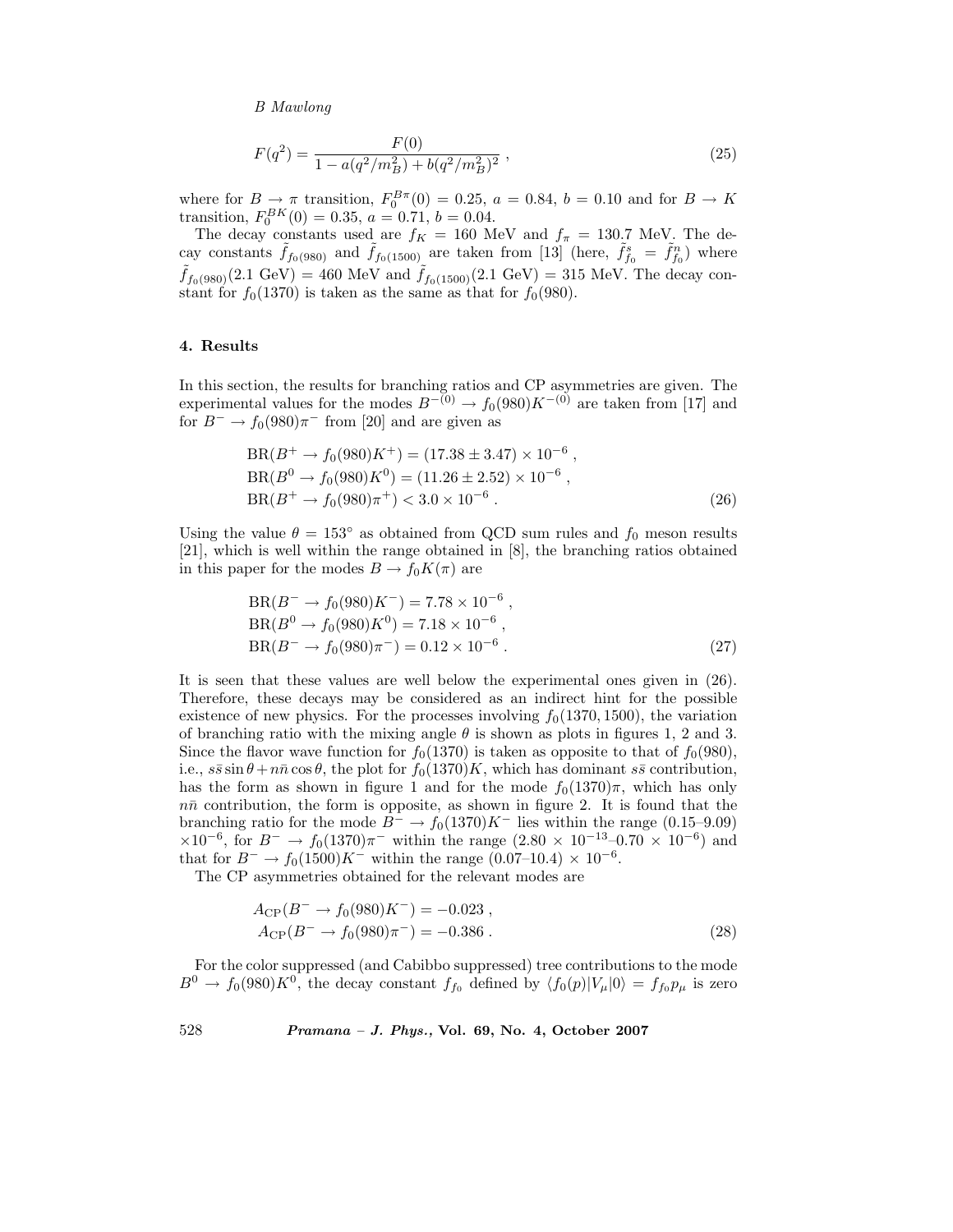

**Figure 1.** Branching ratio (in units of 10*−*<sup>6</sup>) for the process  $B^-$  →  $f_0(1370)K^-$  vs. the mixing angle  $\theta$ .



**Figure 2.** Branching ratio (in units of 10*−*<sup>6</sup>) for the process  $B^-$  →  $f_0(1370)\pi^-$  vs. the mixing angle  $\theta$ .

as the scalar meson  $f_0$  cannot be produced via the vector current owing to charge conjugation invariance or conservation of vector current. Therefore, there is only one amplitude contributing to this decay mode which is the penguin amplitude. As such, the mixing-induced CP asymmetry for  $B^0 \to f_0(980)K^0$  is the same as that for the decay process  $B \to \psi K_S$  but opposite in sign, i.e.,  $-\sin 2\beta$  and the direct CP asymmetry turns out to be identically zero.

# **5. Conclusion**

In this paper, the rare decay modes  $B \to f_0 K(\pi)$  dominated by the loop-induced  $b \rightarrow s\bar{q}q$  (q = s, u, d) involving scalars and pseudoscalars have been studied. The f<sub>0</sub> meson is considered as a  $q\bar{q}$  (ss and  $n\bar{n}$ ) state motivated by recent studies although its structure is not well established till now. The generalized factorization approach was used here and the ISGW2 and the relativistic covariant light front quark models were used for obtaining the form factors. It was found that the branching ratios for the processes involving the scalar  $f_0(980)$  do not match with current experimental data. So these modes may be considered as possible probes for new physics. The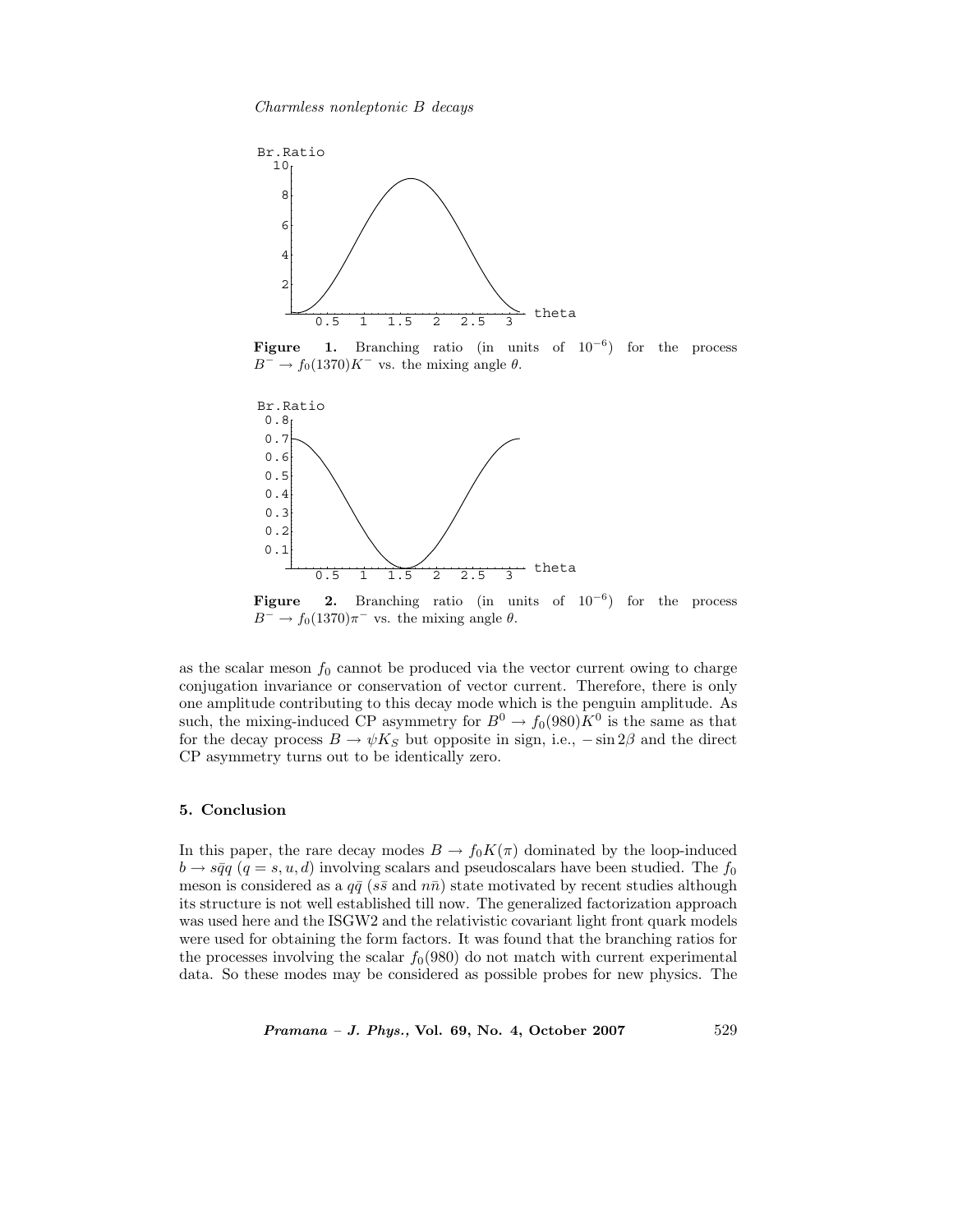

**Figure 3.** Branching ratio (in units of 10*−*<sup>6</sup>) for the process  $B^-$  →  $f_0(1500)K^-$  vs. the mixing angle  $\theta$ .

new physics could perhaps explain the discrepancy between data and theory. As the mixing angle for the processes involving  $f_0(1370, 1500)$  is not very well-known, the variation of the branching ratios with the mixing angle is shown as plots only. The CP asymmetries for the modes  $B^- \to f_0(980)K(\pi)^-$  were also calculated. It was found that for  $B^- \to f_0(980)\pi^-$ , the direct CP asymmetry is large,  $A_{\rm CP} \sim (-38\%)$ , as <sup>r</sup> (the ratio of tree to penguin contributions) is <sup>∼</sup>1.62. This is an interesting observation and can be checked/confirmed in upcoming experiments such as the LHC. For  $B^-$  →  $f_0(980)K^-$ , the direct CP violation was found to be ~(-2%) (here,  $r \sim 0.04$ ). The direct CP asymmetry for  $B^0 \to f_0(980)K^0$  is zero as it has only a penguin contribution and the tree contributions are suppressed. The mixing-induced CP asymmetry is  $-\sin 2\beta$ , same as the one for  $B \to \psi K_S$  but with opposite sign. New physics contributions could probably change the observations. If the structure of the scalar mesons are very well established, then we can understand their nature properly and the modes considered here can be important grounds for doing so and to look for new physics beyond the standard model.

# **Acknowledgement**

The author would would like to acknowledge the Council of Scientific and Industrial Research, Government of India, for financial support and would like to thank Dr. Rukmani Mohanta for guidance.

# **References**

- [1] J Weinstein and N Isgur, *Phys. Rev. Lett.* **48**, 659 (1982); *Phys. Rev.* **D27**, 588 (1983); *Phys. Rev.* **D41**, 2236 (1990)
- [2] R L Jaffe, *Phys. Rev.* **D15**, 267 (1997)
- M Alford and R L Jaffe, *Nucl. Phys.* **B578**, 367 (2000)
- [3] N A Törnqvist, *Phys. Rev. Lett.* **49**, 624 (1982)
- N A Törnqvist and M Roos, *Phys. Rev. Lett.* **76**, 1575 (1996)
- [4] F Kleefeld *et al*, *Phys. Rev.* **D66**, 034007 (2002)